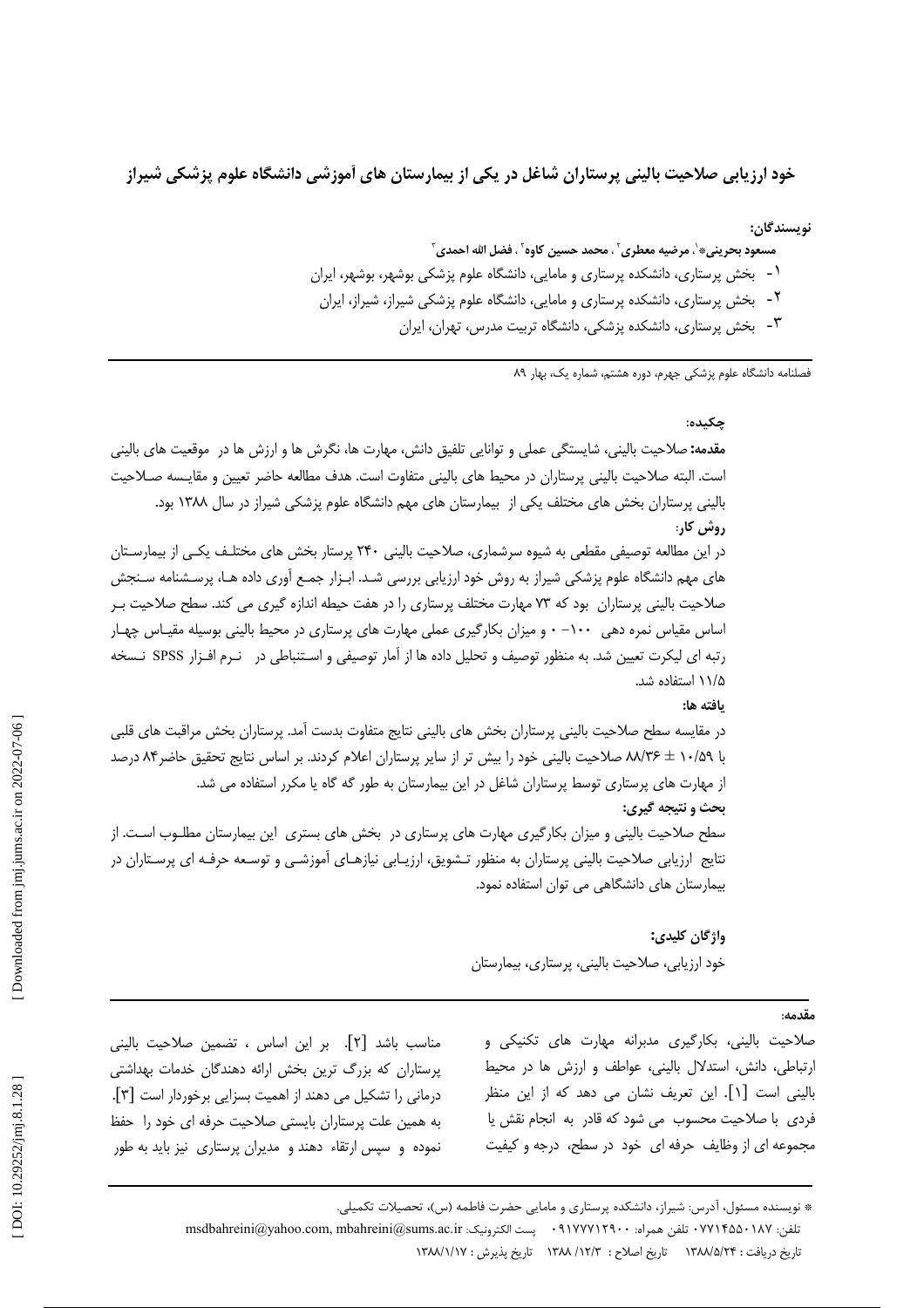مداوم صلاحیت بالینی پرستاران را مورد ارزیابی قرار دهند تا از كيفيت و ايمنى مراقبت هاى ارائه شده اطمينان يابند [۴]. ارزیابی صلاحیت بالینی پرستاران نه تنها در جهت کسب اطمینان از ایمنی مراقبت ها مهم است بلکه در شناسایی حیطه های نیازمند ارتقاء و تعیین نیازهای آموزشی پرستاران نیز از اهمیت فراوانی برخوردار است [۵]. شاید به همین دلیل باشد که انجمن پرستاری آمریکا فرایند تعیین صلاحیت ها را قسمتی از فرایند اعتبار بخشی می داند. فرایندی که شامل اعطای مدرک معتبر به عنوان پروانه رسمی کار و مجوز اشتغال و ارزیابی وجود حداقل استانداردها در برنامه آموزش پرستاری است [۶].

از میان روش های مختلف ارزیابی، روش خود ارزیابی یا همان ارزیابی صلاحیت بالینی توسط خود پرستاران، به آنان این امکان را می دهد تا از طریق افزایش خودآگاهی و تعهد به تغییر، عملکرد بالینی خود را در محیط کار مورد توجه قرار داده و در جهت اصلاح و بهبود آن اقدام نمایند. در حقیقت از طریق خود ارزیابی و بکارگیری فرایند بازاندیشی، پرستاران بینش عمیق تری نسبت به عملکرد خود پیدا خواهند کرد و نقاط قوت، موانع و حیطه های نیازمند ارتقاء در عملکرد خود را شناسایی کرده و از این طریق نقش فعال تری در فرایند یادگیری مداوم خویش ایفا می کنند [۷ و ۸].

عوامل متعددي بر كسب، حفظ و ارتقاء صلاحيت باليني پرستاران موثرند. از مهمترین آن ها، می توان به گروه عوامل خارجی اشاره نمود که سازماندهی محیط بالینی، جو روانی بخش، برنامه های آموزش مداوم، تكنولوژى هاى در دسترس، مديريت موثر و کنترل و نظارت از جمله عوامل مهم این گروه هستند [۹].

متأسفانه پژوهش های انجام گرفته در خصوص تأثیر این عوامل بر صلاحیت بالینی پرستاران در ایران و جهان قابل توجه نبوده است. از این رو سنجش صلاحیت بالینی پرستاران شاغل در محیط های مختلف بالینی می تواند چراغ راه مسئولین و مدیران پرستاری برای بررسی تأثیر تفاوت های محیطی بر صلاحیت بالینی پرستاران باشد.

مروری بر مطالعات انجام گرفته در زمینه سنجش صلاحیت بالینی پرستاران بیانگر توجه روز افزون پژوهشگران به این موضوع مهم و حیاتی است. در این رابطه سالونن با مطالعه بر روی ۲۳۵ پرستار که به تازگی دانش آموخته شده و در بخش های اورژانس و مراقبت های ویژه یک بیمارستان در فنلاند کار می کردند، سطح صلاحیت بالینی آن ها را در حد متوسط تا خوب ارزیابی کرده است. در این مطالعه نیز به کمبود پژوهش هایی که صلاحیت بالینی پرستاران را در بخش ها و محیط های مختلف بالینی مورد ارزیابی قرار دهد اشاره شده است[۱۰].

نتایج مطالعه ای که در بریتانیا انجام شده است نیز نشان می دهد صلاحیت بالینی دو گروه از پرستاران که تحت پوشش دو برنامه متفاوت آموزشی تحصیل کرده بودند، بلافاصله پس از فراغت از

تحصیل و در فواصل شش و دوازده ماه پس از آن دارای تفاوت معنی داری بوده است [۱۱]. در ایران نیز نتایج مطالعه ای که توسط بحرینی و همکاران به منظور مقایسه صلاحیت بالینی پرستاران در پنج بیمارستان مختلف استان بوشهر انجام شد نشان دهنده نامطلوب بودن صلاحیت بالینی پرستاران در برخی حیطه ها از جمله حیطه های " آموزش و راهنمایی" و " تضمین كيفيت" بود [١٢]. همچنين پارسا يكتا در مطالعه خود بر روى ۹۱ دانشجوی سال آخر پرستاری، میزان دستیابی به صلاحیت بالینی دانشجویان پرستاری را در حد متوسط گزارش نموده است  $\lceil \gamma \rceil$ 

نکته قابل توجه در پژوهش های فوق این است که مطالعات مذکور عمدتاً بر روی دانشجویان پرستاری و یا پرستارانی انجام شده است که به تازگی دانش آموخته شده اند و ارزیابی صلاحیت بالینی در دیگر گروه های پرستاران کمتر مد نظر قرار گرفته است. علاوه بر این با توجه به زمینه های متفاوت فرهنگی، محیطی و آموزشی پرستاران و نیز تفاوت در امکانات، بیماران بستری و رویکرد های مدیریتی هر یک از بخش های بستری در بیمارستان های آموزشی، ارزیابی صلاحیت بالینی پرستاران در تک تک بخش ها در هر بیمارستان به منظور کسب اطمینان از كيفيت و ايمني مراقبت هاي ارائه شده ضرورتي انكار ناپذير است. این در حالی است که خلاء اطلاعات در این زمینه کاملاً محسوس است و میزان آگاهی از نیاز های آموزشی پرستاران، سطح صلاحیت بالینی آن ها و میزان بکارگیری عملی مهارت های مراقبتی در بخش های مختلف بستری بیمارستان های آموزشی درمانی، بسیار اندک است.

بكاركيرى ابزارهاى سنجش صلاحيت بالينى پرستاران حوزه مطالعاتی نسبتاً جدید بوده و لذا انجام پژوهش های گسترده در این خصوص و در محیط های مختلف بالینی کشور ضروری است. در این راستا پژوهشگر، این مطالعه را که بخشی از یک مطالعه وسيع تر است را با هدف تعيين و مقايسه سطح صلاحيت بالینی پرستاران شاغل دربخش های مختلف یکی از بیمارستان های مهم و بزرگ آموزشی تحت پوشش دانشگاه علوم پزشکی شیراز در سال ۱۳۸۸ طراحی و اجرا نمود.

# روش کار:

در این مطالعه توصیفی مقطعی، صلاحیت بالینی ۲۴۰ پرستار یک بیمارستان آموزشی درمانی به شیوه سرشماری مورد بررسی قرار گرفت. معیار ورود نمونه ها به پژوهش شامل تمایل به مشارکت در طرح، دانش آموخته رشته پرستاری و اشتغال به کار در بخش های بستری بیمارستان مورد مطالعه به عنوان پرستار بود. محیط پژوهش، بیمارستان آموزشی است که با ۳۹۵ تخت بستری فعال یکی از اصلی ترین مراکز آموزشی درمانی دانشگاه علوم پزشکی شیراز محسوب می شود و نتایج ارزیابی صلاحیت

فصلنامه دانشگاه علوم پزشکی جهرم، دوره هشتم، شماره یک، بهار ۸۹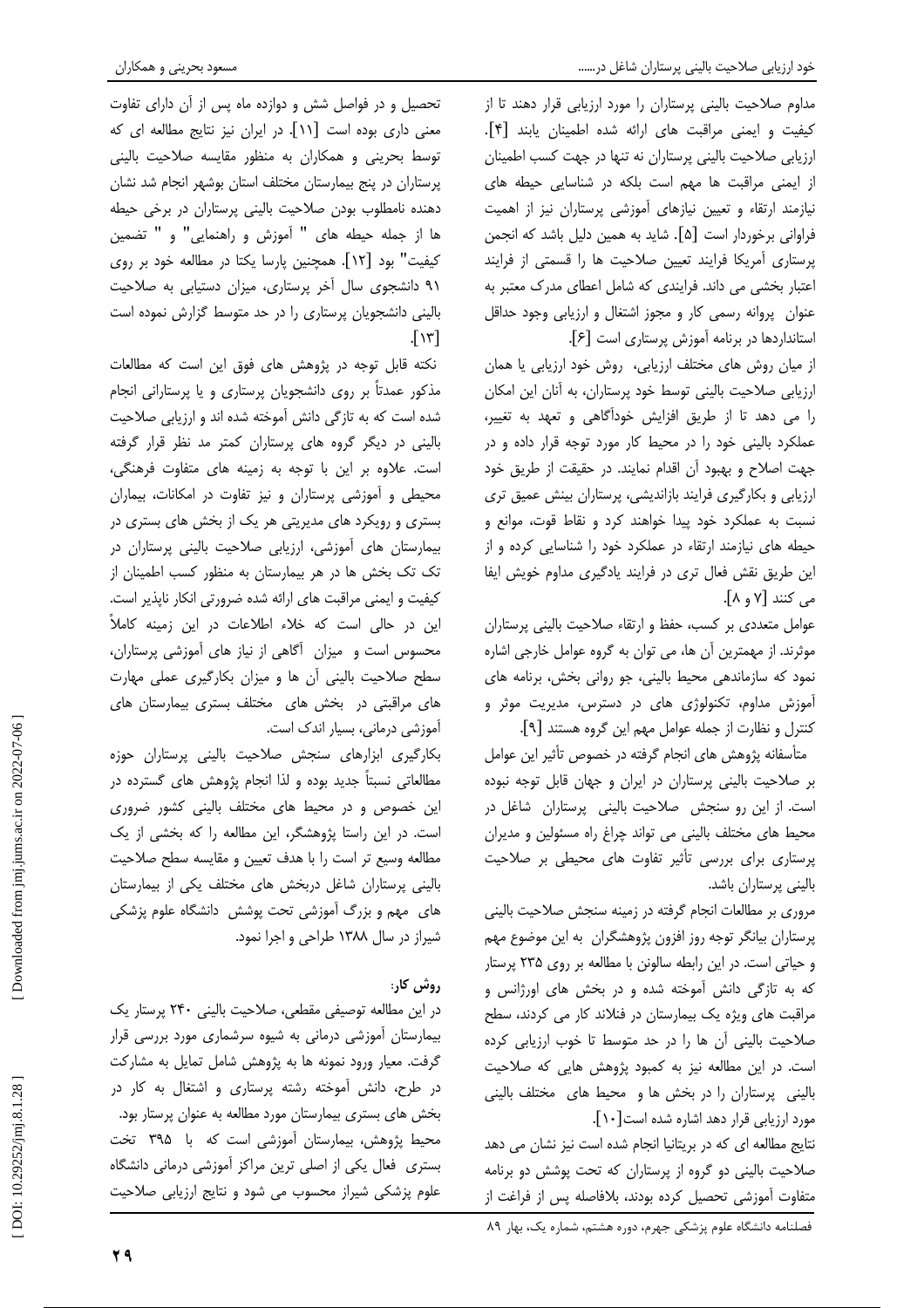پرستاری را در هفت حیطه مختلف مورد ارزیابی قرار می دهد که شامل حيطه " نقش ها و وظايف يارى رسانى" (هفت مهارت)، حيطه " آموزش و راهنمايي" (شانزده مهارت)، حيطه " فعاليت های تشخیصی"(هفت مهارت)، حیطه " موقعیت های مدیریتی" (هشت مهارت)، حيطه " مداخلات درمانى" (ده مهارت)، حيطه " تضمين كيفيت" (شش مهارت) و بالاخره حيطه " وظايف شغلي و سازمانی"(نوزده مهارت) می باشد (جدول۱). بالینی پرستاران آن می تواند راهنمای خوبی برای مسئولین پرستاری این دانشگاه باشد. در این مطالعه پرستاران شاغل در کلیه بخش های بستری بیمارستان مذکور مورد بررسی قرار گرفتند. به منظور جمع أورى اطلاعات از پرسشنامه مرتوجا براى سنجش صلاحیت بالینی پرستاران استفاده شد. این ابزار بر اساس چارچوب نظری از مبتدی تا ماهر بنر [۱۴]، توسط مرتوجا و همکارانش تهیه شده است که کاربرد أسان، روایی و پایایی بالا از مزایای آن است [۱۵]. این پرسشنامه ۷۳ مهارت عمومی

جدول ۱: حیطه های هفت گانه ارزیابی صلاحیت بالینی پرستاران

| توصيف                                                                                                                    | حیطه های صلاحیت بالینی |
|--------------------------------------------------------------------------------------------------------------------------|------------------------|
| کمک به بیمار جهت سازگاری بهتر، فراهم ساختن مراقبت های فردی و اخلاقی (هفت مهارت)                                          | وظايف يارى رسانى       |
| تشخيص نيازهاى آموزشى بيمار و خانواده وى و فراهم ساختن امكان خودمراقبتى، هدايت و راهنمايى ساير پرستاران (شانزده<br>مهارت) | أموزش و راهنمايي       |
| تشخيص و تحليل موقعيت و مشكلات فردى بيمار (هفت مهارت)                                                                     | اعمال تشخیصی           |
| تشخيص بموقع تغييرات، ايجاد هماهنگي و اولويت بندي اقدامات به گونه اي انعطاف پذير و متناسب (هشت مهارت)                     | موقعیت های مدیریتی     |
| برنامه ریزی، تصمیم گیری و اجرای مراقبت ها بر اساس موقعیت بالینی و مشاوره با سایر کارکنان (ده مهارت)                      | مداخلات درماني         |
| ارزشیابی اهداف و مشارکت در ارتقاء مراقبت های پرستاری (شش مهارت)                                                          | تضمين كيفيت            |
| همکاری، مسئولیت پذیری، استقلال در عملکرد و ارتقاء مداوم شغلی و حرفه ای خود (نوزده مهارت)                                 | وظايف شغلي و سازماني   |

- پرسشنامه توسط پرستاران به شیوه خودارزیابی و خود ایفا تکمیل شد. پرستاران علاوه بر ارزیابی و امتیاز دهی به خود در هر یک از مهارت های ۷۳ گانه (کم ترین امتیاز ممکن صفر و بیش ترین آن صد)، میزان بکارگیری واقعی هر یک از این مهارت ها را در بخش بالینی که در آن به کار مشغول بودند از طریق یک مقیاس چهار رتبه ای لیکرت تعیین کردند. در این مقیاس رتبه صفر به معنای عدم بکارگیری مهارت، رتبه یک به

معنای بکارگیری بسیارکم (بندرت)، رتبه دو به معنای استفاده گه گاه و رتبه سه به معنای بکارگیری مکرر آن مهارت بود. بر اساس مقیاس مذکور، پرستاران در مقابل هر مهارت پرسشنامه علاوه بر امتیاز دهی به خود (۱۰۰– ۰)، میزان بکارگیری عملی أن مهارت را نیز تعیین می کردند. پرسشنامه ها با همکاری مسئولین بخش های مختلف بیمارستان در اختیار کلیه پرستاران قرار گرفت و پس از تکمیل، جمع آوری شد. تکمیل و عودت پرسشنامه ها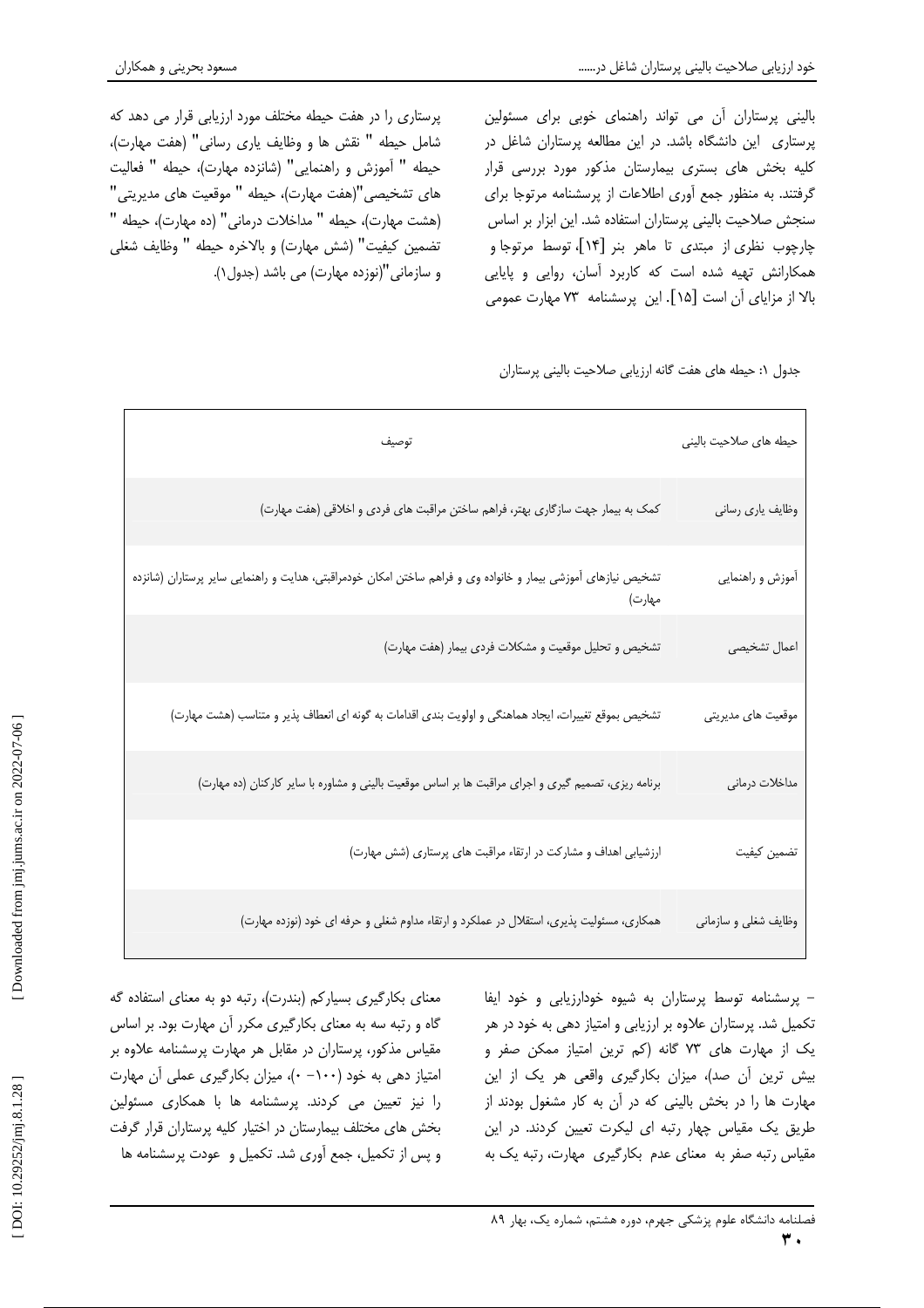به منزله تمایل پرستاران به شرکت در طرح در نظر گرفته شد. ابزار سنجش صلاحت بالينى پرستاران ابتدا توسط پژوهشگر به زبان فارسی ترجمه و سپس از طریق ترجمه معکوس و نظارت دو متخصص زبان انگلیسی، صحت ترجمه تأیید شد. روایی ابزار مذکور با بهره گیری از نظرات ١٢ نفر از صاحب نظران آموزش پرستاری دانشگاه های کشور مورد تأیید قرار گرفت. سپس با اجرای یک مطالعه پایلوت، پایایی آن نیز بررسی و میزان آلفای كرونباخ در حيطه هاى هفت گانه بين ٧٠/ تا ٨۵/ محاسبه شد. همسانی درونی حیطه های هفت گانه در مطالعات مرتوجا و همکاران بین ۰/۷۹ تا ۰/۹۱ گزارش شده است [۱۵] که نتایج هر دو مطالعه نشان دهنده همسانی درونی مطلوب حیطه ها و پایایی بالاى ابزار است. جهت رعايت ملاحظات اخلاقى، فرم رضايت آگاهانه نیز در اختیار پرستاران قرار گرفت که در آن ضمن تشریح نحوه تكميل پرسشنامه، داوطلبانه بودن شركت در طرح، عدم نياز به درج نام و محرمانه ماندن اطلاعات دریافتی مورد تاکید قرار گرفت. به منظور تحلیل داده ها از نرم افزار SPSS نسخه ۱۱/۵ استفاده شد. علاوه بر ارائه شاخص های مختلف آمار توصیفی از جمله درصد فراواني، ميانگين و ميانه، از آزمون آناليز واريانس به منظور تعیین معنی داری تفاوت بین میانگین ها و از ضریب همبستگی پیرسون به منظور تعیین رابطه متغیر ها استفاده شد. در همه موارد سطح معنی داری p → ۰/۰۵ درنظرگرفته شد.

# يافته ها:

از ۲۴۰ پرسشنامه توزیع شده، ۲۰۵ پرسشنامه عودت داده شد (۸۵ درصد). پرستاری با ۳۰ سال سن، حدود ۵٫۵ سال سابقه کار به عنوان شاخص میانه پرستاران مشخص شد. ٨٧/٧ درصد نمونه ها زن و ۱۲/۳ درصد مرد، ۲۳/۹ درصد دارای سابقه کار ۲ سال و کمتر و ۲۸ درصد از آن ها دارای سابقه کار بالای ١٠ سال بودند (جدول ٢).

| جدول ۲: متغیرهای دموگرافیک (n=۲۰۵) |  |
|------------------------------------|--|
|                                    |  |

| دامنه                        | ميانه         | انحراف معيار  | ميانگين                                            | متغير                |
|------------------------------|---------------|---------------|----------------------------------------------------|----------------------|
|                              |               |               |                                                    |                      |
|                              |               |               |                                                    |                      |
| $(YY - 5)$                   | ٣٠            | Y/YY          | $\mathsf{r}\setminus\mathsf{r}\setminus\mathsf{r}$ | سن (سال)             |
| $-Y\Lambda/\Delta$ .)        | ۵۱۶           | $Y/\cdot Y$   | $V/A\lambda$                                       | سابقه کار پرستاری    |
| $(\cdot/\wedge$              |               |               |                                                    | (سال)                |
|                              |               |               |                                                    |                      |
| $(\cdot/\right)-\tau\Delta)$ | $\frac{1}{2}$ | $\frac{8}{4}$ | $f/\iota$                                          | سابقه کار پرستاری در |
|                              |               |               |                                                    | بخش فعلى سال)        |
|                              |               |               |                                                    |                      |

میانگین کلی صلاحیت بالینی پرستاران برابر با ۱۰/۰۳ ± ۸۶/۳۹ و در حیطه های هفت گانه بین ۸۴ تا ۸۸ بود. اگرچه پرستاران بیمارستان مورد مطالعه، بالاترین میزان صلاحیت خود را در حیطه "موقعیت های مدیریتی" و در بخش "مراقبت های ویژه" با میانگین ۹۱/۲۷±۸/۹۷ امتیاز اعلام کرده بودند ولی حداقل سطح صلاحيت پرستاران شاغل مربوط به حيطه "تضمين كيفيت" و در بخش اتفاقات با میانگین ۱۸/۰۷ ± ۷۸/۰۹ امتیاز بود. با این حال و علیرغم بالاتر بودن میانگین سطح صلاحیت بالینی پرستاران بخش سی سی یو (۱۰/۵۹ ± ۸۸/۳۶) بین بخش های مختلف بالینی این بیمارستان از نظر میانگین نمرات صلاحیت یرستاران در حیطه های هفت گانه و نیز میانگین کلی صلاحیت باليني آنان تفاوت معنى دارى مشاهده نشد (جدول ٣).

در مقایسه مهارت ها، بیش ترین میزان صلاحیت مربوط به مهارت "حفظ و نگهداری وسایل و امکانات در وضعیت آماده به کار "از حیطه" موقعیت های مدیریتی" با میانگین ۹۳/۹۰ و انحراف معیار ۹/۱۳ و کم ترین میزان صلاحیت، مربوط به مهارت یرستاران در " بکارگیری یافته های پژوهشی در مراقبت های يرستاري" از حيطه "تضمين كيفيت" با ميانگين ٧٧/١٣ و .<br>انحراف معیار ۱۱/۶۳ بود. همچنین پرستاران در مهارت های <sup>۱</sup> تصميم گيري مبتني بر ارزش هاي اخلاقي "از حيطه" نقش ها و وظايف ياري رساني" و " هماهنگ ساختن فعاليت هاي مراقبتي سایر پرستاران "از حیطه" اقدامات درمانی" ارزیابی بیش تری از صلاحیت خود داشتند در حالی که ارزیابی آنان در مورد مهارت "توانایی تعیین نیاز های خانواده بیمار به منظور ارائه حمایت های رواني" از حيطه "اقدامات تشخيصي" نشان دهنده صلاحيت كم تر آنان بود.

در این مطالعه علاوه بر سطح صلاحیت بالینی پرستاران، میزان بکارگیری مهارت های حیطه های هفت گانه نیز مورد ارزیابی قرار گرفتند. یافته های مطالعه نشان داد که به طور میانگین حدود ۱۶ درصد از این مهارت ها از سوی پرستاران در بیمارستان مذکور یا اصلاً به کار گرفته نشده و یا بندرت به کار رفته است. مقایسه بخش های مختلف بالینی در این زمینه نشان داد درصد فراوانی مهارت هایی که اصلاً یا بندرت به کار رفته اند در محدوده ۱۱/۵۲ درصد و ۲۲/۱۷ درصد قرار دارد (جدول۴).

در همین زمینه بیش ترین میزان عدم بکارگیری مهارت های حيطه هاي هفت گانه مربوط به حيطه "تضمين كيفيت" با حدود ۲۳ درصد عدم بکارگیری بود. در نقطه مقابل، بیش ترین میزان بكارگيرى مهارت ها مربوط به حيطه " موقعيت هاى مديريتى" با میزان حدود ۸۸/۱۴ درصد مهارت ها بود.

در این مطالعه بین عوامل زمینه ای نظیر سن، سابقه کار کلی و سابقه كار در بخش فعلى با ميزان صلاحيت بالينى پرستاران رابطه معنى دارى مشاهده نشد.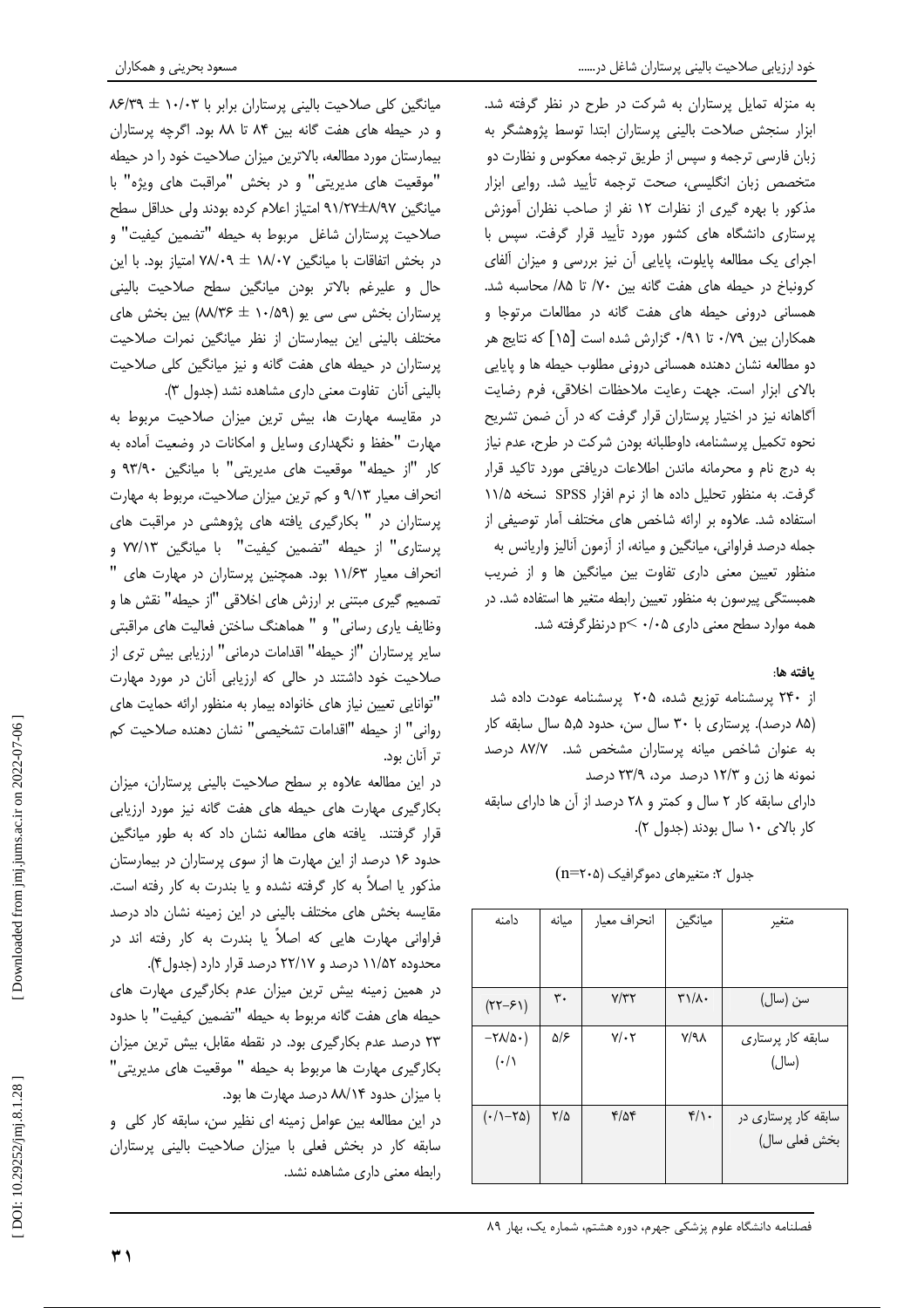| سطح معنی داری               | ميانگين                                         | اتاق ها <i>ی</i> عمل                                | مراقبت های قلبی                                         | مراقبت های ویژه                                    | اتفاقات                                                              | بخشهای عمومی                                                                                                     | حيطه صلاحيت بالينى   |
|-----------------------------|-------------------------------------------------|-----------------------------------------------------|---------------------------------------------------------|----------------------------------------------------|----------------------------------------------------------------------|------------------------------------------------------------------------------------------------------------------|----------------------|
| $p = \cdot / \cdot \lambda$ | $\lambda$ ۴/۰۶ $\pm$ ۱۱/9۶                      | $\lambda$ $\gamma$ $\gamma$ $\pm$ $\gamma$ $\gamma$ | $MN/\Delta\lambda \pm 1.779$                            | $\lambda \Delta / \nu$ 91/91                       | $\lambda Y/91 \pm 11/5Y$                                             | $\lambda \cdot /9 \cdot \pm 11$                                                                                  | وظایف یاری رسانی     |
| $p = \cdot / \lambda$       | NS/VF±11/10                                     | <b>AA/SI TY/VY</b>                                  | $\frac{\lambda V}{\mathcal{F}}\frac{1}{\pm}$ 11/2Y      | $\lambda V/\lambda \cdot \pm \lambda \sqrt{25}$    | $\lambda$ ۶/۴۴ $\pm$ ۱۱/۳۲                                           | $\lambda \Delta / \lambda \cdot \pm \lambda \gamma / \cdot \gamma$                                               | أموزش و راهنمايي     |
| $p=/\gamma$                 | $\lambda \Delta / \nu \epsilon \pm 17/9\lambda$ | $\lambda$ 2/94+1./09                                | $\lambda V/95 \pm 10/3$                                 | $M/\cdot \pm 17/\cdot$                             | <b>AY/QAINY/YY</b>                                                   | $\lambda Y/Y \cdot \pm 11/50$                                                                                    | اعمال تشخيصى         |
| $p = \cdot / \gamma$        | $\lambda$ 9/1 $\lambda$ <sup>+</sup> 1./٣٧      | $9.7 - 10.59$                                       | $\lambda$ 9/۶۰ $\pm$ ۱۵/۳۳                              | $91/7Y \pm \lambda/9Y$                             | $N^2/50 \pm 11/7V$                                                   | $\lambda$ ۶/۶۵±۹/۹۱                                                                                              | موقعیت های مدیریتی   |
| $p = \cdot 75$              | $\lambda \Delta / \gamma$ 911                   | $\lambda \Delta / 9 \gamma \pm 9 / 6$               | $M/M$ $\pm$ $5/1$ Y                                     | $\lambda V/\cdot \tau \pm \lambda \tau/\cdot \tau$ | $\lambda \mathbf{y}/\cdot \mathbf{y}$ $\pm \lambda \Delta/\lambda$ . | $\lambda Y/\Delta 9 \pm 1.7$                                                                                     | مداخلات درمانى       |
| $p = \cdot / \sqrt{9}$      | $\lambda Y/95 \pm 18/71$                        | <b>AF/VY ±A/IY</b>                                  | $\lambda f/\Delta f \pm \lambda/\Delta$                 | $\lambda \Delta / \cdot 9 \pm 17/77$               | $V \Lambda / \cdot 9 \pm 1 \Lambda / \cdot V$                        | $\lambda$ 1/ $\cdot$ ۳ $\pm$ 11/91                                                                               | تضمين كيفيت          |
| $p = \cdot / Y$             | $\lambda$ ۶/10±11/19                            | $\lambda \Delta / \lambda \Delta \pm V / \nabla$    | $\lambda$ 9/ $\lambda$ · $\pm$ $\lambda$ ·/ $\lambda$ ۶ | $N^5/N^5\pm11/95$                                  | $\lambda f/f\lambda \pm 11/70$                                       | $\lambda \Delta / \mathcal{F} \lambda \pm 11 / \cdot V$                                                          | وظايف شغلي و سازماني |
| $p = \cdot / \mathfrak{r}$  | $\lambda$ ۶/۳۹ $\pm$ ۱۰/۰۳                      | $\lambda$ ۶/۹۶ $\pm \lambda$ /۱۹                    | $MN/75 \pm 1.709$                                       | $\lambda Y$ /9 $\pm$ 9/۶ $Y$                       | $\Lambda f/Y\rightarrow \pm \Lambda V \cdot V$                       | $\lambda$ $\uparrow$ $\uparrow$ $\uparrow$ $\downarrow$ $\downarrow$ $\uparrow$ $\uparrow$ $\uparrow$ $\uparrow$ | صلاحیت بالینی کلی    |

جدول ۳: مقایسه میانگین خودارزیابی صلاحیت بالینی پرستاران (۱۰۰–۰) بخش های مختلف بیمارستان تحت پوشش دانشگاه علوم پزشکی شیراز در حیطه های هفتگانه بر اساس آزمون ANOVA

جدول ۴: مقایسه درصد فراوانی بکارگیری عملی مهارت های صلاحیت پرستاری در بخش های مختلف بالینی بیمارستان دانشگاه علوم پزشکی شیراز

| مكرر                        | گهگاه                              | بندرت                                    | هرگز             | بخش های بالینی      |
|-----------------------------|------------------------------------|------------------------------------------|------------------|---------------------|
| 7.08/18                     | $\frac{1}{2} \nabla\Lambda ^{2}$ . | $\frac{1}{2}$ ) $\sqrt{\Delta V}$        | ۵٪               | بخش مراقبت هاى ويژه |
| XY/Yf                       | 757/88                             | $\frac{2}{\sqrt{2}}$                     | XY/Y             | بخش مراقبت های قلبی |
| 7.0.1.4                     | 759/81                             | $7.10 -$                                 | $7.77 - 7$       | بخش داخلی جراحی     |
| 7.49/50                     | 75.10                              | $\frac{1}{2} \left( \frac{1}{2} \right)$ | 7.5/9.           | بخش اتفاقات         |
| <b>XYY/TS</b>               | 7.7.79                             | 7.17/09                                  | $X$ $N$ $\Delta$ | اتاق های عمل        |
| $\frac{1}{2}$ $\frac{1}{2}$ | 757/81                             | 211/15                                   | 7.078            | ميانگين             |

# بحث و نتیجه گیری:

هدف اصلی مطالعه حاضر تعیین و مقایسه صلاحیت بالینی پرستاران در بخش های مختلف بیمارستان اصلی دانشگاه علوم پزشکی شیراز بود. نتایج مطالعه نشان داد پرستاران شاغل در بیمارستان مذکور صلاحیت بالینی خود را در سطح خوب ارزیابی کرده اند. این امر می تواند ناشی از وجود امکانات مناسب و آموزش های بالینی ضمن خدمت خوب و موثر بوده باشد. نتایج مطالعات گارلند و مک کوگان و پاراهو نیز نشان دهنده سطح مطلوب صلاحیت بالینی پرستاران در بخش های بستری بوده است [۱۶ و ۱۷]. این درحالی است که جعفری گلستان در طی بررسی فعالیت بالینی پرستاران تازه کار شاغل در یکی از مراکز آموزشی درمانی شهر تهران به این نتیجه رسید که توانمندی یرستاران تازه کار در سطح ابتدایی بوده و با وضعیت مطلوب فاصله دارد [١٨]. هر چند پایین بودن سطح صلاحیت بالینی یرستاران تازه کار را می توان با ناکارآمدی سیستم آموزش دانشگاهی و عدم تطابق برنامه درسی دوره کارشناسی با عملکرد حرفه ای پرستاران در محیط های بالینی مرتبط دانست، اما بر اساس نظرات بنر کم تر بودن صلاحیت بالینی پرستاران تازه کار، می تواند ناشی از تجربه بالینی اندک آن ها باشد [۱۴]. بر این اساس به نظر می رسد تفاوت موجود در نتایج مطالعه حاضر با مطالعه انجام شده بر روی پرستاران تازه کار ناشی از تفاوت در نمونه ها باشد.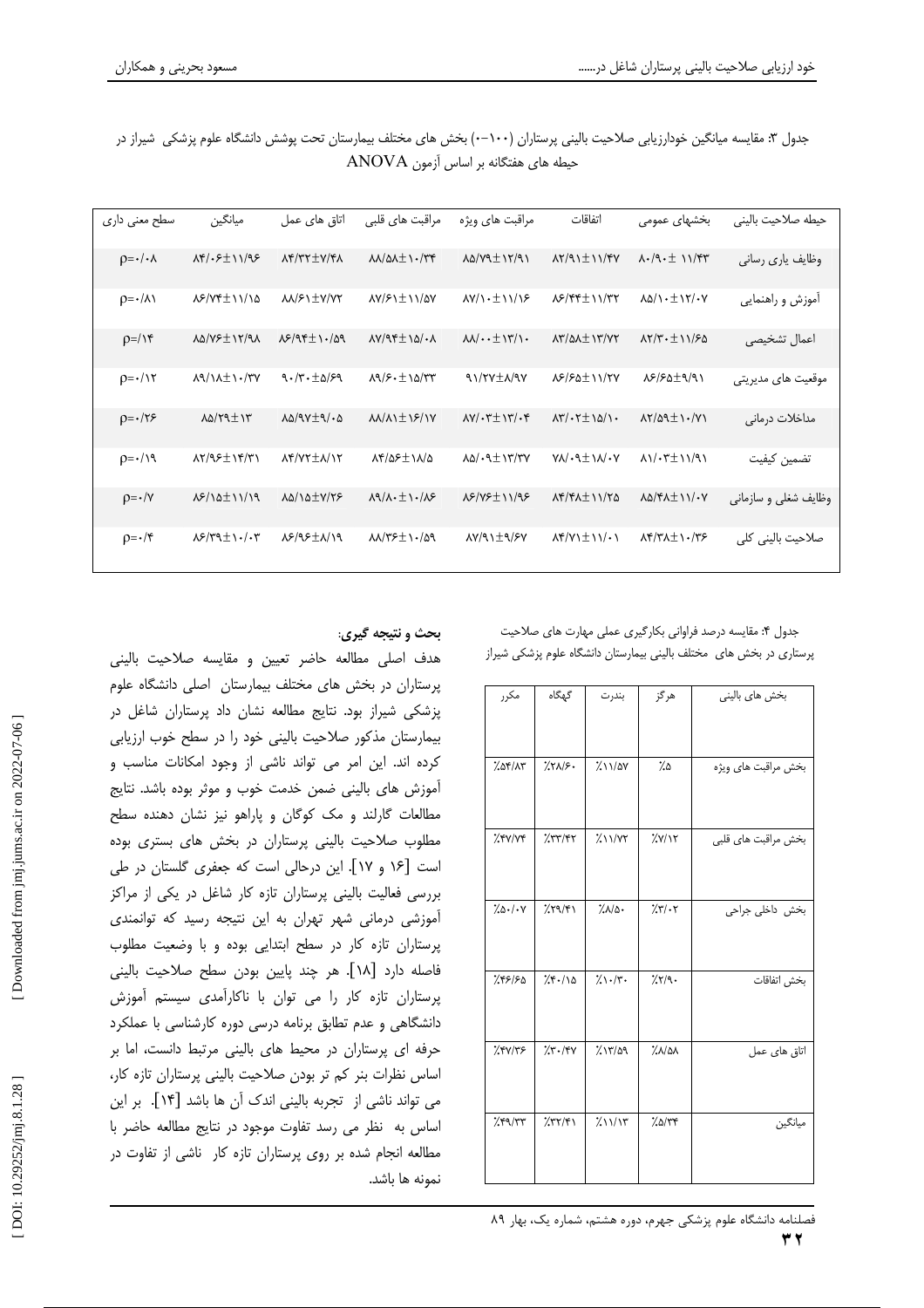پرستاران معتقد بودند که در مهارت های حیطه "موقعیت های مدیریتی" از صلاحیت بیشتری برخوردارند. حتی در سایر حیطه ها نیز پرستاران در مهارت هایی که دارای ماهیت مدیریتی بودند از خود صلاحیت بیش تری نشان داده بودند. بالا تر بودن صلاحیت پرستاران در مهارت های " تصمیم گیری مبتنی بر ارزش های اخلاقی "از حیطه" نقش ها و وظایف یاری رسانی" و "هماهنگ ساختن فعالیت های مراقبتی سایر پرستاران" از حيطه "اقدامات درماني" شاهدي بر اين ادعا مي باشد. نتايج مطالعه سفادی در ارزیابی صلاحیت پرستاران بیمارستان های اردن نيز با اين نتايج مشابه است [١٩]. چنين يافته هايي در بیمارستان های دانشگاهی منطقی بنظر می رسد. در این گونه بیمارستان ها برخی ویژگی های مشترک وجود دارد. ارجاع بیماران بدحال و پرخطر، کوتاه بودن طول مدت بستری و بروز موقعیت های پیچیده غیرقابل پیش بینی، نیازمند واکنش سریع پرستاران شاغل در این مراکز است که می تواند ارتقاء مهارت های مدیریتی بخصوص موقعیت های نیازمند تصمیمات آنی را در پرستاران بدنبال داشته باشد. البته صلاحیت بالای پرستاران در مهارت "تصمیم گیری مبتنی بر ارزش های اخلاقی" علاوه بر جنبه مدیریتی آن می تواند نشان دهنده اهمیت عوامل ارزشی و اخلاقی در حرفه پرستاری باشد که در مطالعات بارتلت و همکاران نیز مورد تأکید قرار گرفته است [۱۱].

پرستاران کم ترین میزان صلاحیت بالینی خود را مربوط به حيطه "تضمين كيفيت" مي دانستند. نتايج مطالعه مرتوجا و همکارانش نیز نشان می دهد که کم ترین میزان صلاحیت پرستاران مربوط به حيطه "تضمين كيفيت" است [۴]. علاوه بر این، پرستاران در خود ارزیابی از مهارت "کاربرد یافته های پژوهشی در مراقبت های پرستاری" که مربوط به همین حیطه است و مهارت" توانایی تعیین نیاز های خانواده بیمار به منظور ارائه حمايت هاى روانى"از حيطه" اقدامات تشخيصى" در مقایسه با سایر مهارت ها امتیاز کم تری به خود داده بودند. این يافته ها با نتايج برخي مطالعات، هم خواني دانسته [۴] و با برخي ديگر مغاير است [١٧]. عدم ارائه تعريف دقيق از مفهوم تضمين کیفیت و مهارت های آن در پرستاری و کمبود افراد متبحر در این حیطه می توانند به عنوان علل پایین بودن صلاحیت پرستاران در حیطه تضمین کیفیت مطرح شوند. متاسفانه خانواده بیمار نیز در پرستاری بیمار- محور حاکم جایگاه چندانی ندارد و بدیهی است که صلاحیت کم تر پرستاران در سنجش نیازهای عاطفی خانواده بیمار انعکاس درستی از واقعیت های موجود در حرفه پرستاری در کشور می باشد.

در زمینه کم ترین میزان صلاحیت بالینی نتایج این مطالعه با مطالعه ای که بحرینی و همکاران در بیمارستان های بوشهر انجام دادند نیز مغایر است. در مطالعه مذکور پرستاران شاغل در

بیمارستان های بوشهر کم ترین صلاحیت بالینی خود را مربوط به حيطه "آموزش و راهنمايي" مي دانستند و نه حيطه "تضمين كيفيت" [١٢]. هرچند اين نتايج متناقض ضرورت انجام مطالعات بیش تر در این زمینه را آشکار می سازد، اما می توان عوامل درونی یا فردی نظیر دانش و مهارت، وجدان کاری و مسئولیت پذیری و عوامل بیرونی یا محیطی نظیر عوامل مدیریتی و آموزشی را در بروز این تفاوت ها دخیل دانست.

در مقایسه بین بخش ها، صلاحیت بالینی پرستاران شاغل در بخش های سی سی یو و مراقبت های ویژه از سطح بالاتری نسبت به بخش های عمومی ، اورژانس و اتاق عمل برخوردار بود. اگرچه این تفاوت معنی دار نبود ولی بالاتر بودن سطح صلاحیت بالینی پرستاران بخش های ویژه منطقی به نظر می رسد [۲۰]. این پرستاران عمدتاً از بین پرستاران با تجربه و متبحر انتخاب می شوند و به دلیل کار تخصصی، نظارت دقیق تر، مراقبت های بیمار محور و امکانات بیش تر، از توانایی های بالاتری نیز بر خور دارند.

نتایج پژوهش حاضر نشان می دهد که پرستاران اتاق عمل از نظر میزان بکارگیری مهارت ها، نسبت به سایر بخش ها در وضعیت بدتری قرار دارند و پرستاران بخش های داخلی جراحی در بهترین موقعیت قرار دارند. این نتایج به خوبی تأثیر محیط مراقبتی را بر اجرای عملی مهارت های بالینی به نمایش می گذارد. محیط نسبتاً بسته اتاق عمل، امکان مشارکت فعال پرستاران اتاق عمل در برنامه های آموزش مداوم را سخت تر از سایر پرستاران شاغل در بخش های دیگر ساخته است. همچنین بکارگیری کم تر مهارت ها در اتاق عمل می تواند با این دلیل که بیماران عمدتاً در وضعیت بیهوشی بوده و تماس پرستاران با بیماران کوتاه و در دفعات کمتری صورت می گیرد قابل توجیه باشد. از سویی مبهم بودن نقش پرستاران در اتاق عمل نیز در این زمینه بی تاثیر نیست. مک گاروی و همکاران در مطالعات خود به این نتیجه رسیده اند که کاهش بکارگیری مهارت های مربوط به صلاحیت بالینی در پرستاران اتاق عمل می تواند ناشی از ابهام در شرح وظایف و نقشی باشد که پرستاران در اتاق عمل ایفا می کنند. این محققان تعریف دقیق تر نقش پرستاران در اتاق عمل را که از آن به عنوان یک چالش جهانی نام برده اند، از طریق انجام پژوهش های بیش تر خواستار شده اند [۲۱].

نکته ای که در مطالعه حاضر مورد توجه قرار گرفت بررسی رابطه بین میزان بکارگیری عملی مهارت ها در محیط بالینی با سطح صلاحیت پرستاران در حیطه های هفت گانه بود. در این ارتباط، بیش ترین میزان عدم بکارگیری مهارت ها با حدود ٢٣ درصد مربوط به مهارت های حیطه "تضمین کیفیت" است که پرستاران در آن از کم ترین سطح صلاحیت نیز برخوردار بودند. این رابطه قبلاً در عملکرد پرستاران بیمارستانی در بوشهر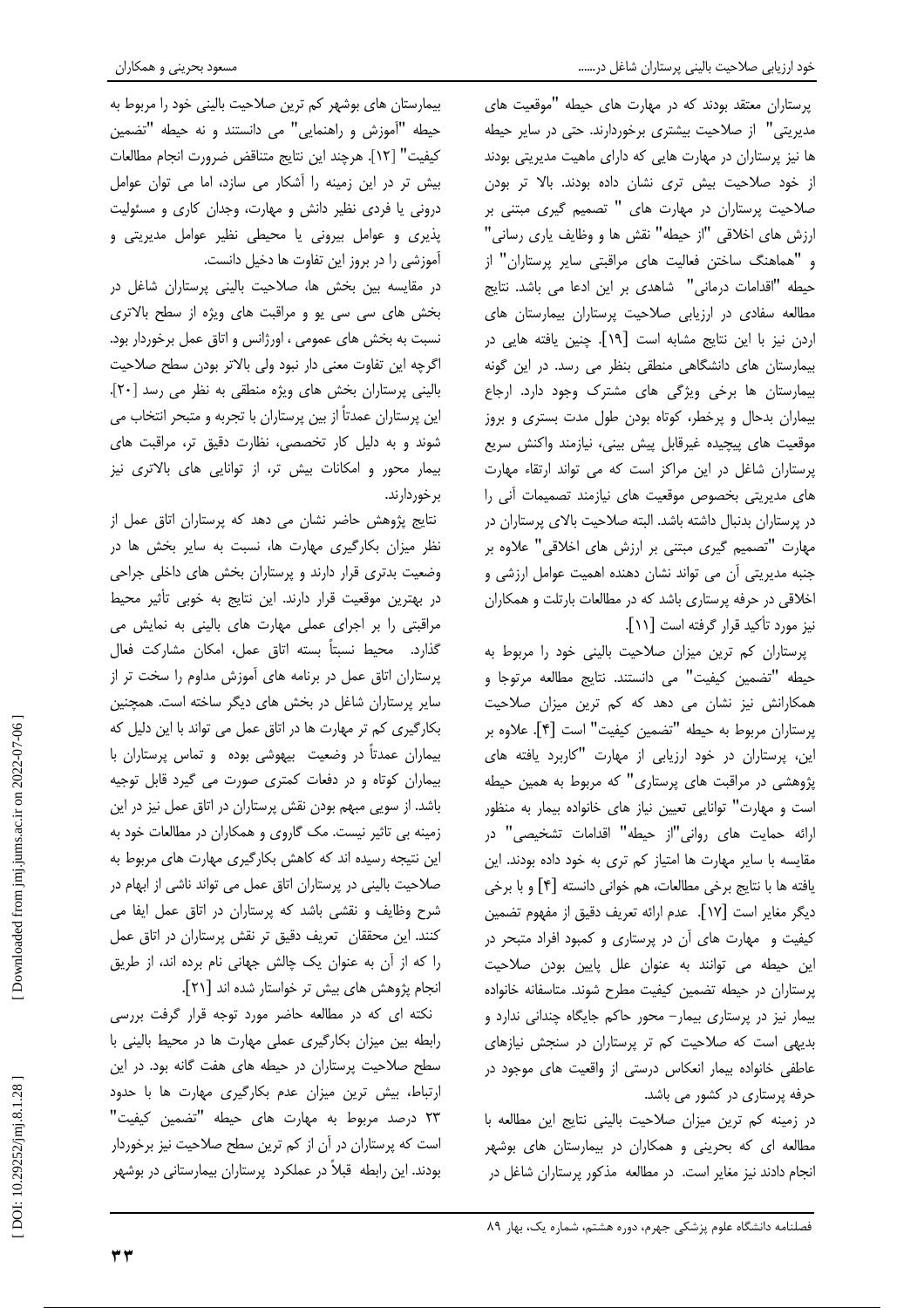نیز مورد مطالعه قرار گرفته بود. البته این میزان در پرستاران فوق ۳۶/۱۰ درصد و مربوط به حیطه "آموزش و راهنمایی" بود. اما نكته جالب اين است كه آن ها نيز كم ترين ميزان صلاحيت بالینی خود را مربوط به همان حیطه ای گزارش کرده بودند که كم ترين ميزان بكاركيري مهارت ها را داشتند [١٢].

نتايج اين مطالعه كه با نتايج مطالعات مرتوجا و همكاران، هریسون و نیکسون و جینکز و هوپ مشابه است نشان می دهد که اگر صلاحیت پرستاران در مهارت های مختلف بالینی افزایش یابد امکان بکارگیری آن مهارت ها نیز افزایش می یابد [۱۵ و ٢٢ و ٢٣]. يافته هاى مطالعه حاضر در ارتباط با تأثير عوامل زمینه ای بر سطح صلاحیت بالینی پرستاران غیر قابل انتظار بود. در حالی که انتظار می رفت همراه با افزایش سن، سابقه کار کلی پرستاری و یا سابقه کار در بخش فعلی، میزان صلاحیت بالینی پرستاران نیز افزایش یابد، ولی چنین نتیجه ای حاصل نشد. این در حالي است كه نتايج مطالعات مرتوجا و همكاران و سالونن و همكاران نشان دهنده رابطه مثبت ومعنى دار بين اين عوامل با میزان صلاحیت بالینی پرستاران است [۴ و ۱۰]. در این زمینه انجام مطالعات عميق تر بخصوص مطالعات كيفي با هدف كشف دلایل و عوامل این نتایج غیر قابل انتظار ضروری به نظر می رسد.

نتیجه گیری: یافته های این مطالعه نشان داد که سطح صلاحیت بالینی و نیز میزان بکارگیری مهارت های مربوطه در پرستاران شاغل در بخش های مختلف بالینی بیمارستان تحت پوشش دانشگاه علوم

یزشکی شیراز متفاوت ولی از سطح بالایی برخوردار است. مسلماً أگاهی مدیران پرستاری از سطح صلاحیت بالینی پرستاران شاغل در مراکز بستری، اطلاعات ارزشمندی در جهت مدیریت بهتر منابع انسانی بخصوص توزیع صحیح این نیروها در بخش های مختلف بالینی اعم از بخش های عمومی و ویژه در اختیار این مدیران قرار می دهد. همچنین نتایج این ارزیابی ها می تواند با مشخص کردن نقاط قوت، ضعف و نیازهای آموزشی پرستاران، مدیران پرستاری و خود پرستاران را در برطرف ساختن نقاط ضعف و اجرای برنامه های آموزش مداوم مبتنی بر نیازهای آموزشی پرستاران پاری نماید.

نتايج اين مطالعه حاصل ارزيابي پرستاران از ميزان صلاحيت بالینی خود بوده است و از این بابت ممکن است صحت و دقت این یافته ها مورد تردید قرار گیرد. علیرغم این که نتایج برخی مطالعات حاکی از صحت نتایج خود ارزیابی است [۵] اما پژوهشگر با آگاهی از این محدودیت، ارزیابی صلاحیت بالینی پرستاران با استفاده از سایر روش های ارزیابی، از جمله ارزیابی توسط سرپرستاران و ارزیابی توسط همکاران و مقایسه نتایج آن با روش خود ارزیابی را پیشنهاد می نماید.

تقدیر و تشکر: حمایت مالی این طرح توسط معاونت محترم پژوهشی دانشگاه علوم پزشکی شیراز انجام شده است، همچنین مدیران پرستاری و بخصوص پرستاران بیمارستان تحت مطالعه، نهایت همکاری را در اجرای این طرح داشته اند که بدین وسیله از آنان قدردانی می شود.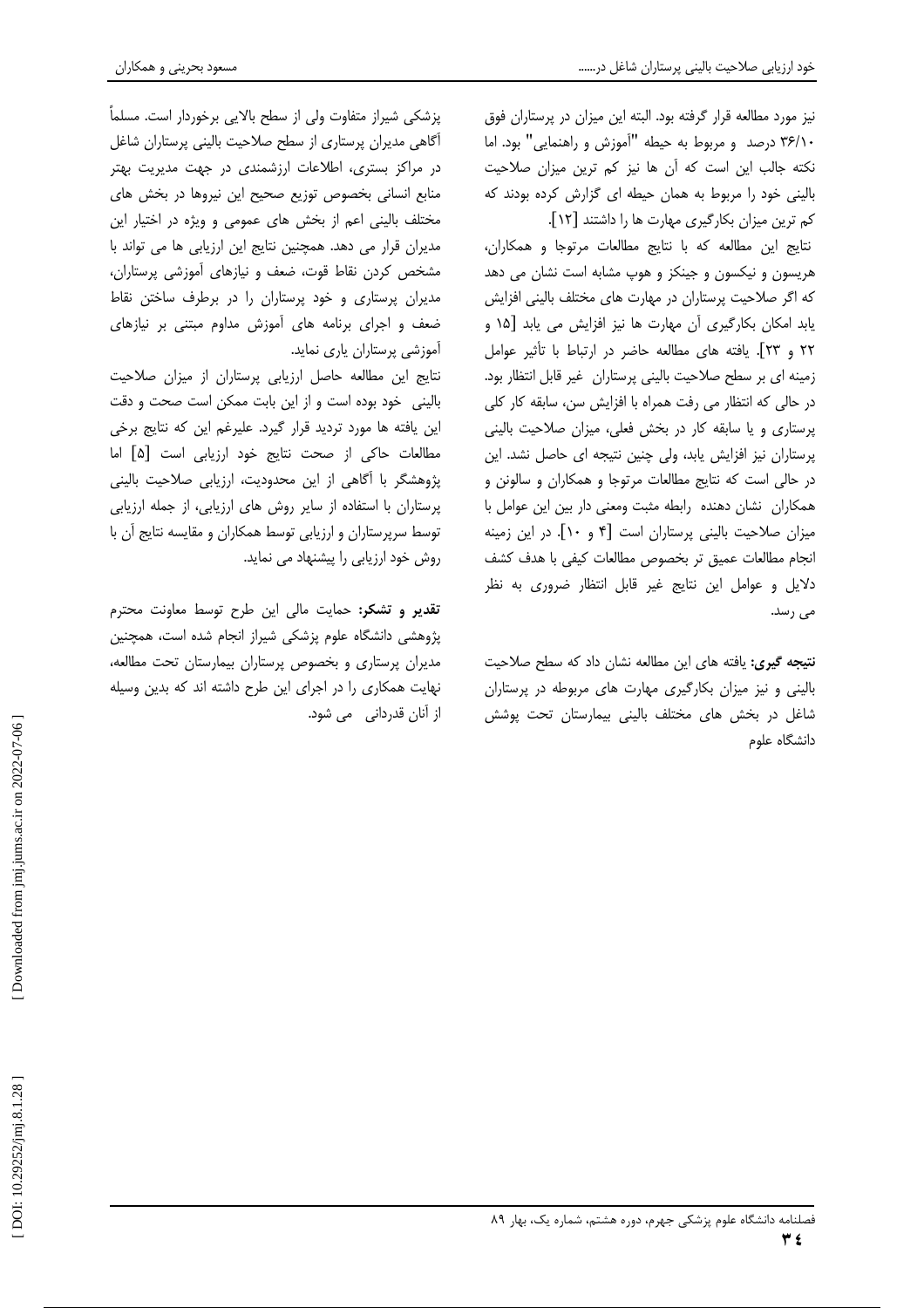# **Reference:**

1. Carr SJ, Assessing clinical competency in medical senior house officers: how and why should we do? Postgrad Med J 2004; 80(940): 63-66.

2. Piercey C. Assessing clinical competencies. 4th Annual Teaching Learning Forum, Edith Cowan University. Accessed Feb 2, 2004

3. Boss LA. Teaching for clinical competence. NursEduc1985;10(4). 8-12.

4. Mertoja R, Leino-Kilpi H, Kaira AM. Comparison of nurse competence in different hospital work environments J Nurs Manag 2004; 12(5): 329-36

5. Mertoja R, Leino-Kilpi H. Comparison of competence assessments made by nurse managers and practicing nurses. J Nurs Manag 2003; 11(6): 404-9.

6. The Nevada State Board of Nursing. Professional Regulation of Nursing. Chapter 3. Accessed June 21, 2004. Available from:

http://www.whavins.com/nnlh3.htm 7. Campbell B. A discussion of the strengths and weakness of reflection in nursing practice and education. J Clin Nurs 2001;10(2): 278-83. 8. Richardson A. Personal professional profiles. Nurs Stand 1998; 12(38): 35-40.

9. Memarian R, Salsali M, Vanaki Z, et al. Factors affecting the process of obtaining clinical competency. Sci J Zanjan 2006; 14(56): 40-49. (Persian)

10. Salonen AH, Kaunonen M, Meretoja R, et al. Competence profiles of recently registered nurses working in intensive and emergency settings. J Nurs Manag 2007; 15(8): 792-800. 11. Bartlett HP, Simonite V, Westcott E, et al.

A comparison of the nursing competence of graduates and diplomats from UK nursing program. J Clin Nurs 2000; 9(3): 369-81

12. Bahreini M, Moattari M, Akaberian Sh, et al. Determining nurses' clinical competence in hospitals of Bushehr University of Medical Sciences by self assessment method. Iran South Med J 2008; 11(1): 69-75. (Persian)

13. Parsa Yekta Z, Ramezani Badr F, Khatoni A.Nursing students' viewpoints about their clinical competencies and its achievement level. Iran J Nurs Res 2007; 1(3): 7-14. (Persian)

Benner P. From novice to expert: excellence and power in clinical nursing practice. New Jersey: Commemorative; 2001: 44-46.

14 Mertoja R, Isoaho H, Leino-Kilpi H. Nurse competence scale: development and psychometric testing. J Adv Nurs 2004; 47(2): 124-33.

15. Garland GA. Self report of competence. A tool for the staff development specialist. J Nurs Staff Dev 1996; 12(4): 191-7

16. McCaughan E, Paraho K. Medical and surgical nurses' perceptions of their level of competence and educational needs in caring for patients with cancer. J Clin Nurs 2000;  $9(3)$ : 420-8.

17. Jaffari Golestan N, Vanaki Z, Memarian R. Organizing nursing mentors committee: an effective strategy for improving novice nurses' clinical competency. Iran J Med Edu 2008;  $7(2)$ : 237-246. (Persian)

18. Safadi R, Jaradeh M, Froelicher E. Competence assessment of nursing graduates of jordanian universities. Nurs Health Sci 2010; doi: 10.1111/j.1442-2018.2009.00507.x. 19. Hanley E, Higgins A. Assessment of clinical practice in intensive care: a review of the literature. Inten Crit Care Nurs  $2005$ ;  $21(5)$ : 268-75.

20. McGarvey HE, Chambers MGA, Boore JRP. Development and definition of the role of the operating department nurse: a review. J Adv Nurs 2000; 32(5):

21. Harrison L, Nixon G. Nursing activity in general intensive care. J Clin Nurs 2002; 11(2): 22. Jinks AM, Hope P. What do nurses do?

An observational survey of the activities of nurses on acute surgical and rehabilitation wards. J Nurs Manag 2000; 8(5): 273-9.

Downloaded from jmj.jums.ac.ir on 2022-07-06